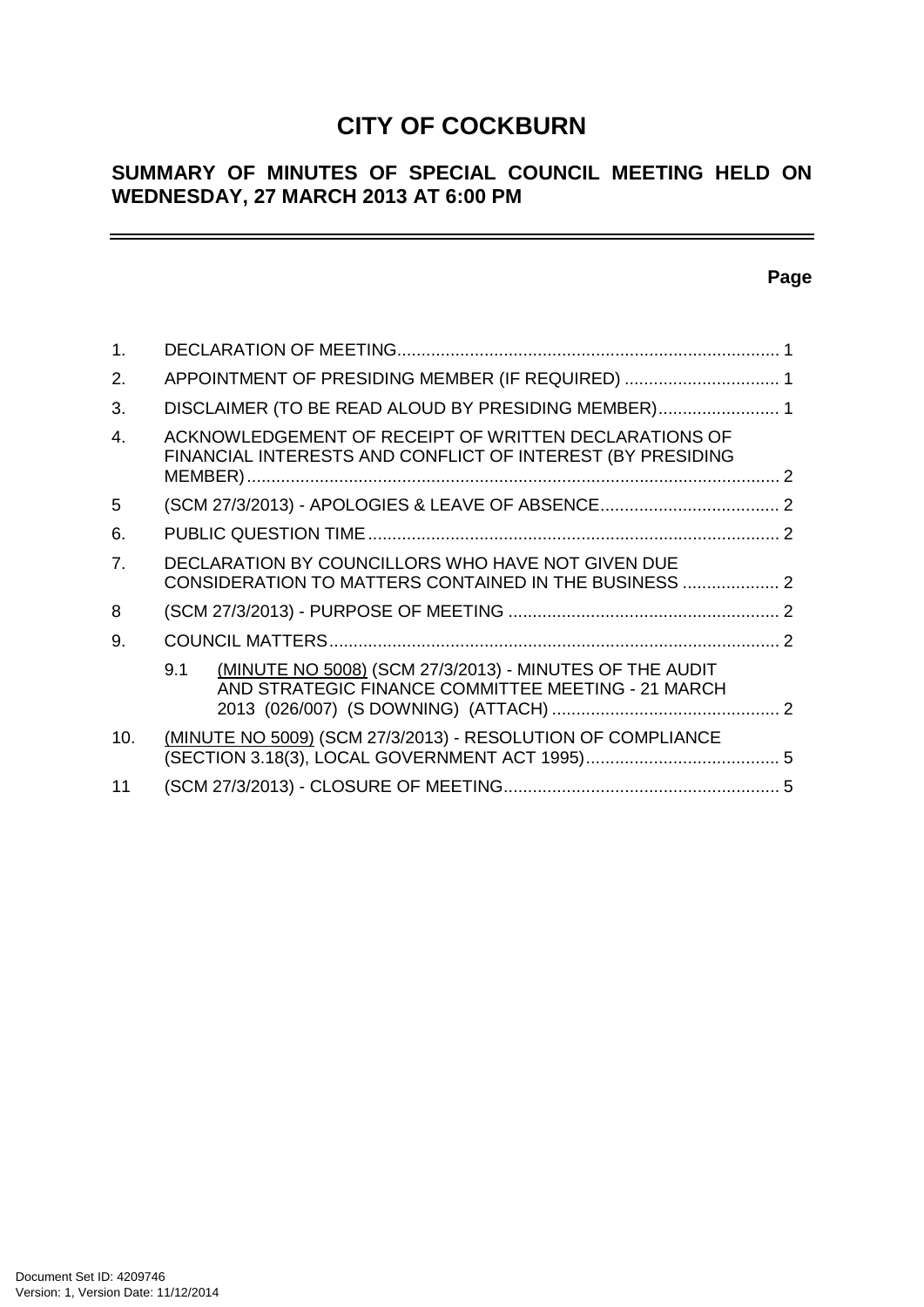Document Set ID: 4209746<br>Version: 1, Version Date: 11/12/2014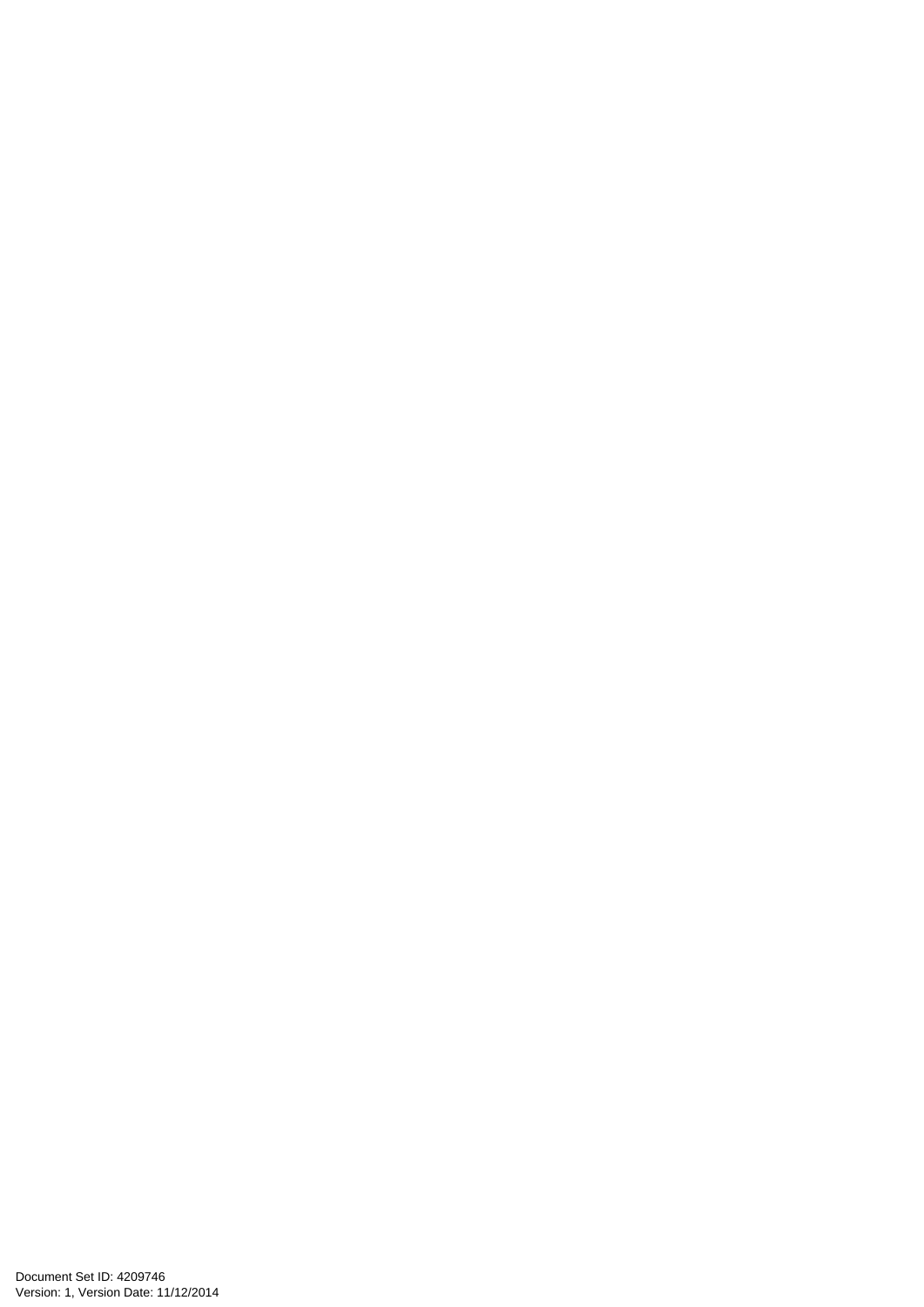# **CITY OF COCKBURN**

# **MINUTES OF SPECIAL COUNCIL MEETING HELD ON WEDNESDAY, 27 MARCH 2013 AT 6:00 PM**

### **PRESENT:**

# **ELECTED MEMBERS**

| Mayor (Presiding Member) |
|--------------------------|
| Councillor               |
| Councillor               |
| Councillor               |
| Councillor               |
| Councillor               |
| Councillor               |
|                          |

### **IN ATTENDANCE**

| Mr S. Cain    | $\sim$           | <b>Chief Executive Officer</b>                |
|---------------|------------------|-----------------------------------------------|
| Mr D. Green   | $\sim$           | Director, Administration & Community Services |
| Mr S. Downing | $\sim$ 100 $\mu$ | Director, Finance & Corporate Services        |
| Mr A. Trosic  | $\sim$           | Acting Director, Planning & Development       |
| Ms V. Viljoen | $\sim$           | PA to Chief Executive Officer                 |
|               |                  |                                               |

### **1. DECLARATION OF MEETING**

Presiding Member declared the meeting open at 6.02pm.

### **2. APPOINTMENT OF PRESIDING MEMBER (If required)**

N/A

# **3. DISCLAIMER (To be read aloud by Presiding Member)**

Members of the public, who attend Council Meetings, should not act immediately on anything they hear at the Meetings, without first seeking clarification of Council's position. Persons are advised to wait for written advice from the Council prior to taking action on any matter that they may have before Council.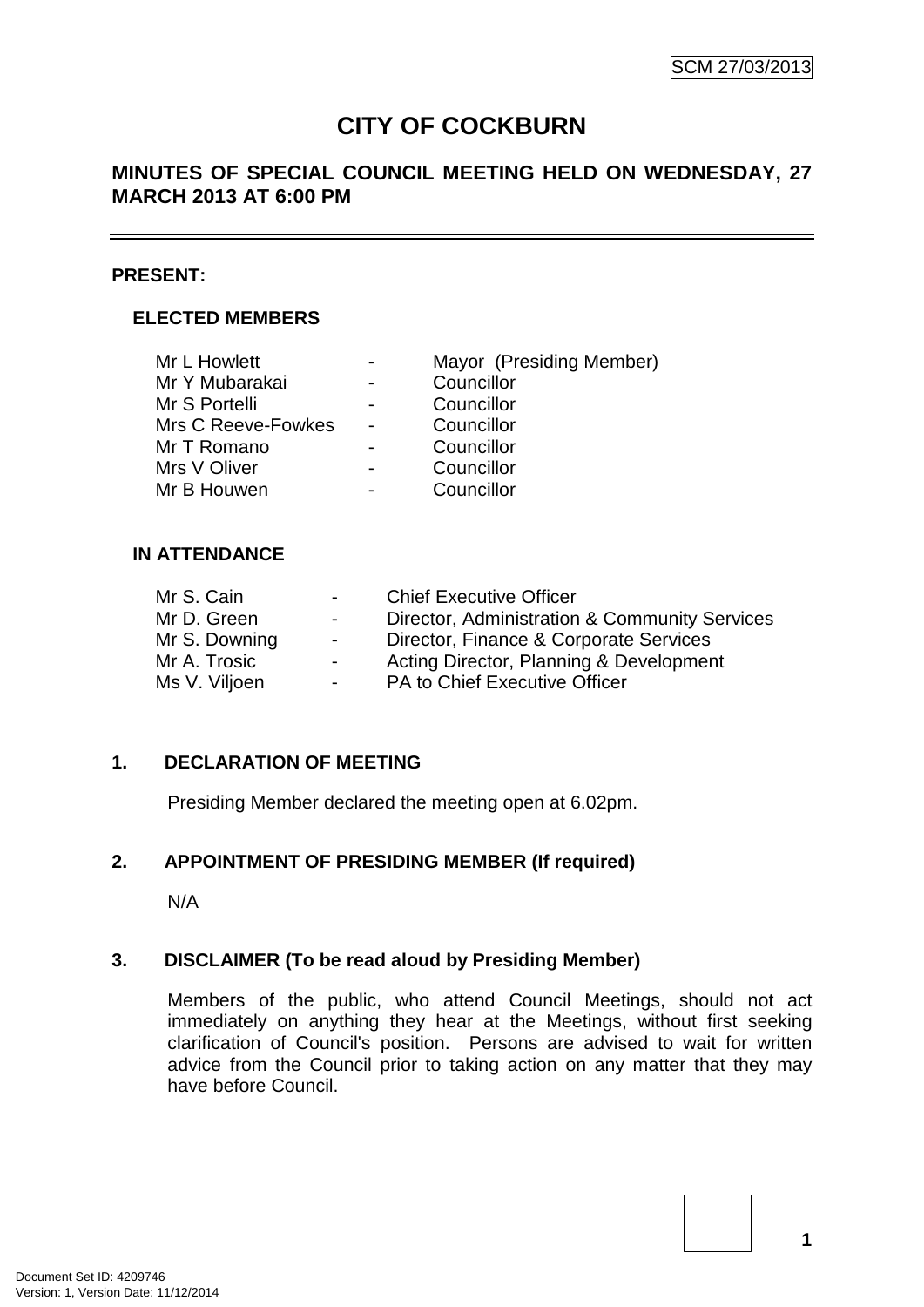# SCM 27/03/2013

### **4. ACKNOWLEDGEMENT OF RECEIPT OF WRITTEN DECLARATIONS OF FINANCIAL INTERESTS AND CONFLICT OF INTEREST (by Presiding Member)**

Nil

# **5 (SCM 27/3/2013) - APOLOGIES & LEAVE OF ABSENCE**

- > Deputy Mayor Kevin Allen Apology
- > Cir Steve Pratt Apology
- 
- > Cir Lee-Anne Smith Apology

### **6. PUBLIC QUESTION TIME**

Nil

# **7. DECLARATION BY COUNCILLORS WHO HAVE NOT GIVEN DUE CONSIDERATION TO MATTERS CONTAINED IN THE BUSINESS**

Nil

### **8 (SCM 27/3/2013) - PURPOSE OF MEETING**

The purpose of the meeting is to adopt the Minutes of the Audit and Strategic Finance Committee Meeting held on Thursday, 21 March 2013.

### **9. COUNCIL MATTERS**

# **9.1 (MINUTE NO 5008) (SCM 27/3/2013) - MINUTES OF THE AUDIT AND STRATEGIC FINANCE COMMITTEE MEETING - 21 MARCH 2013 (026/007) (S DOWNING) (ATTACH)**

### **RECOMMENDATION**

That receive the Minutes of the Audit and Strategic Finance Committee Meeting held on 21 March 2013, and adopt the recommendations contained therein.

**TO BE CARRIED BY AN ABSOLUTE MAJORITY OF COUNCIL**

**2**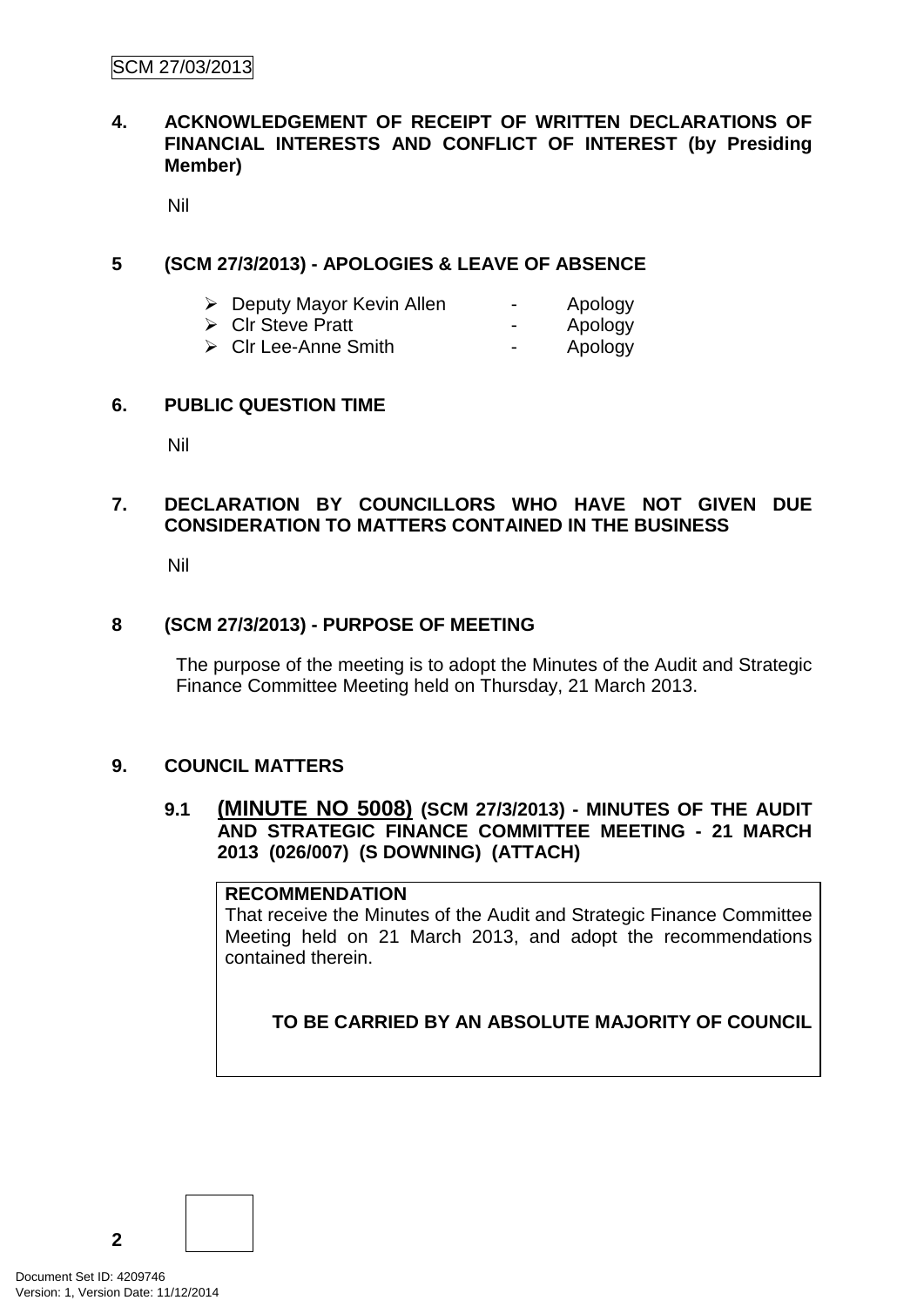### **COUNCIL DECISION**

MOVED Clr C Reeve-Fowkes SECONDED Clr B Houwen that the recommendation be adopted.

# **CARRIED BY ABSOLUTE MAJORITY OF COUNCIL 7/0**

# **Background**

A meeting of the Audit and Strategic Finance Committee was conducted on 21 March 2013.

### **Submission**

N/A

### **Report**

The Audit and Strategic Finance Committee received and considered the following items:

- 1. Local Government Statutory Compliance Audit Return 2012 The annual Compliance Audit Return is to be presented to, and reviewed by a meeting of the Audit and Strategic Finance Committee in accordance with Regulation 14(3A) of the Local Government (Audit) Regulations 1996 and the result of that review be reported to a meeting of Council for adoption.
- 2. Proposed Amendments to Audit and Strategic Finance Committee Terms of Reference In February 2013, following recent amendments to reduce the Compliance Audit Return, the Local Government (Audit) Amendment Regulations 2013 will now extend the current role of local government Audit Committees to encompass a review of areas such as risk management, internal control and legislative compliance. These amendments are contained the Minutes.
- 3. Internal Audit Report Procurement Project 1 – Procurement was one of the 2012/13 Projects endorsed by the Audit and Strategic Finance Committee at its July 2012 meeting. This has now been completed and contained within the Minutes of the Committee Meeting.

### 4. Enterprise Risk Management – Policy and Guidelines The principle objective of Risk Management is to establish a systematic approach to control risk and the subsequent impacts

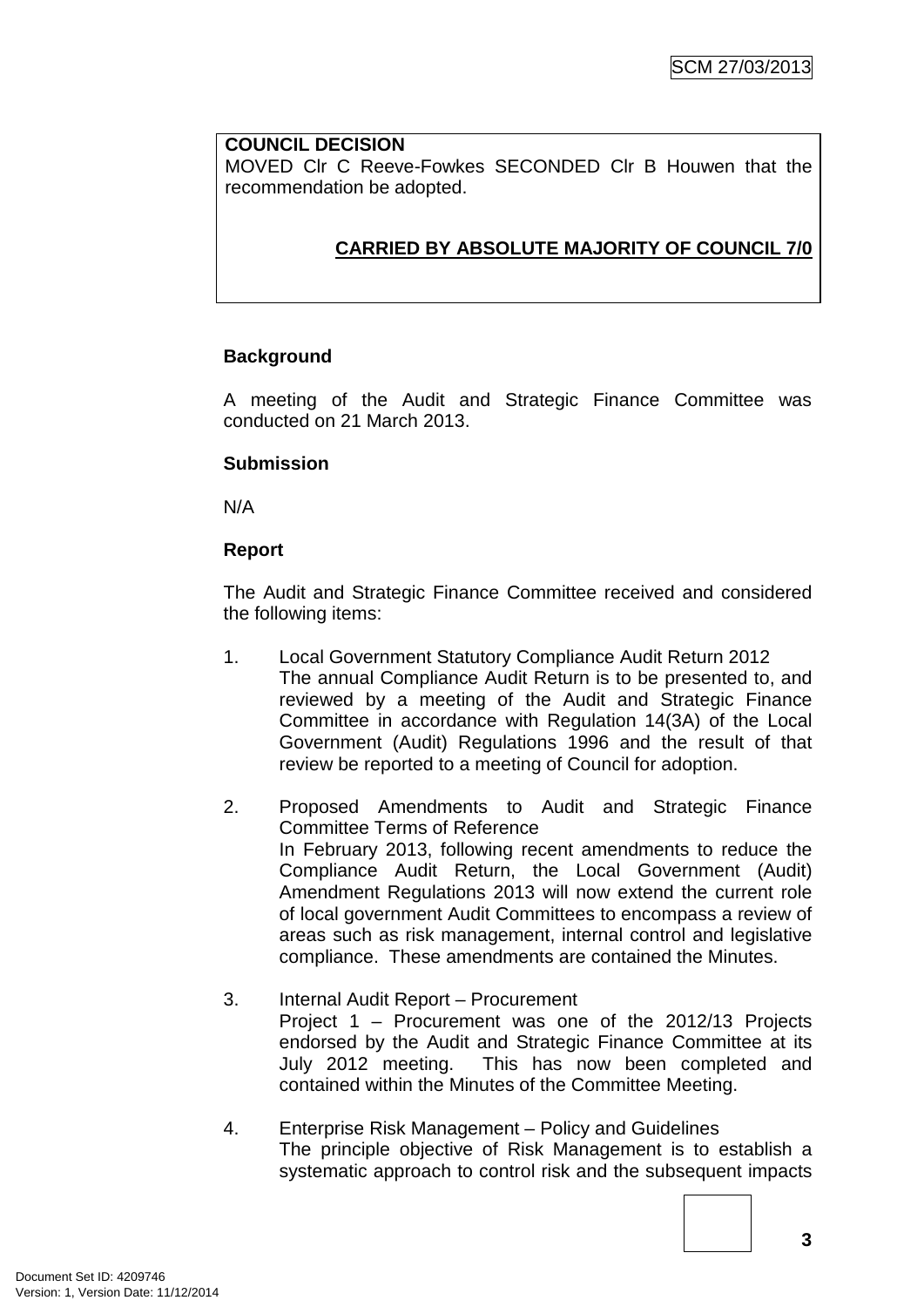on the business. The Policy and Guidelines have been developed to provide a systematic overview of the risks faced by the organisation.

### **Strategic Plan/Policy Implications**

### **Leading & Listening**

- A responsive, accountable and sustainable organisation.
- Manage our financial and infrastructure assets to provide a sustainable future.
- A culture of risk management and compliance with relevant legislation, policy and guidelines

# **Budget/Financial Implications**

As contained in the Minutes.

# **Legal Implications**

As contained in the Minutes.

# **Community Consultation**

N/A

# **Attachment(s)**

Minutes of the Audit and Strategic Finance Committee Meeting – 21 March 2013.

### **Advice to Proponent(s)/Submissioners**

N/A

# **Implications of Section 3.18(3) Local Government Act, 1995**

Nil.